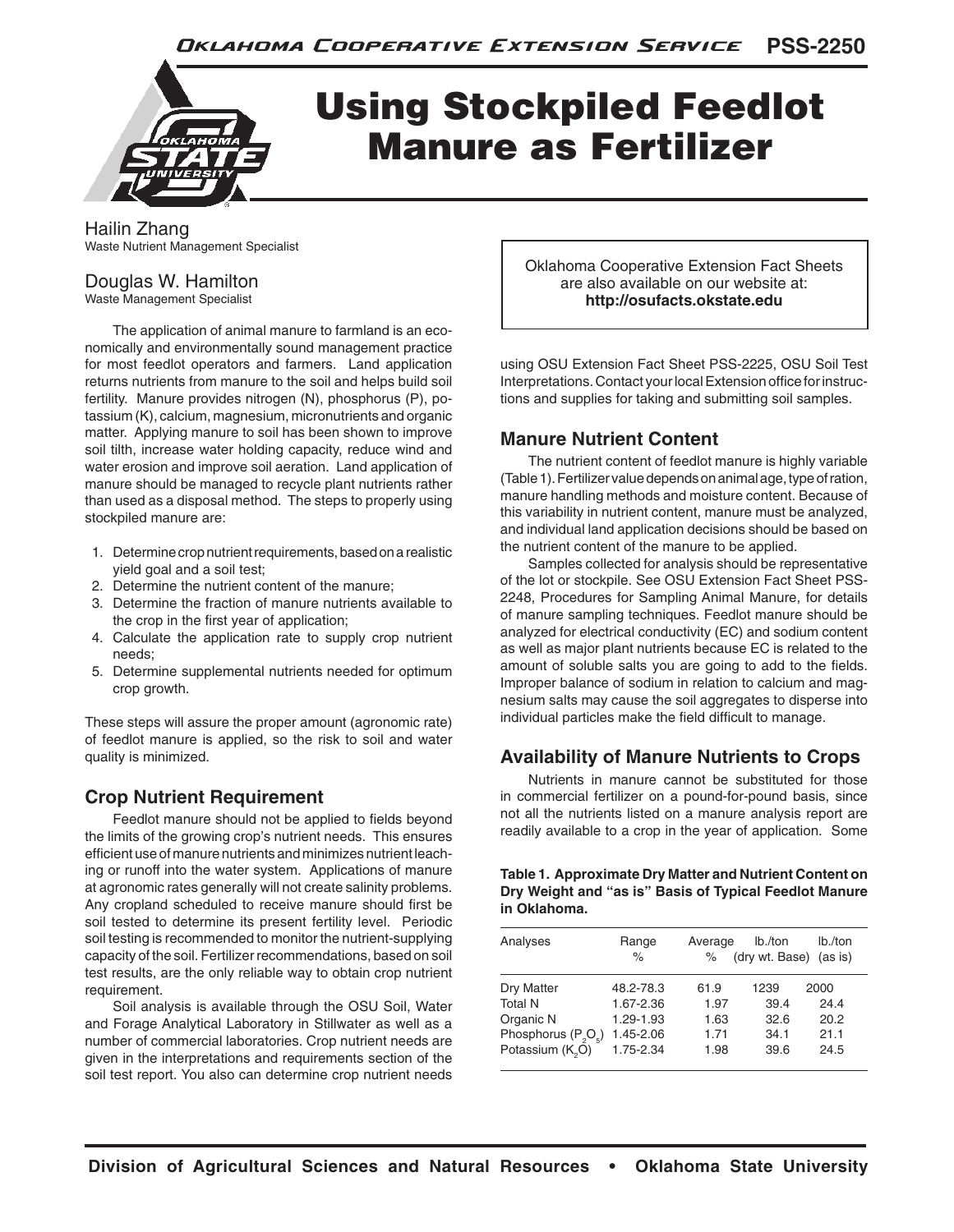elements are released when organic matter is decomposed by microorganisms. Some elements can combine with soil constituents and become unavailable. Other nutrients, such as nitrogen, may also be lost to the atmosphere through ammonia volatilization or denitrification, or lost below the root zone through leaching.

Nitrogen available from feedlot manure during the year of application varies greatly and ranges from about 40 to 80 percent. Most of the nitrogen is present in the organic form. Organic N must be converted (mineralized) into inorganic forms, such as  $NH<sub>A</sub> -N$  and  $NO<sub>3</sub> -N$  before it can be taken up by plant roots. The amount of organic N converted to plantavailable forms during the first cropping year after application varies depending on manure handling systems. In general, about 40 percent of the organic N may become available the year of application. Combining the inorganic N and the available N from organic matter, there is about 50 percent of total N available to crop uptake during the first year after application, 15 percent and six percent for the second and third year after application, respectively. Soil test data should be used to follow the potential accumulation of N and P after repeated manure application. Table 2 compares effects of nitrogen from stockpiled feedlot manure and commercial fertilizer on irrigated corn yields in New Mexico. About two pounds of manure nitrogen are found to be equivalent to one pound of urea nitrogen. In other words, 50 percent of the N from manure contributed to corn yields.

Phosphorus and potassium in feedlot manure are considered to be about 80 to100 percent available when compared with commercial fertilizers for the first year after application. In general, 90 percent availability is assumed when determining an application rate based on P or K.

#### **Application Rate**

Land application rates should be based on the nutrient requirements of the crop. Too little manure application will not provide sufficient nutrients for the desired crop production. Excess nutrients are a waste of resources, resulting in nutrient buildup in soils, which may cause water contamination.

Soil testing, manure analysis, and proper estimation of yield goal are necessary to calculate proper agronomic application rates of feedlot manure and additional fertilizers. If manure is applied to the same field in the following years, nitrogen credits should be given to previous years' application because a certain percentage of nitrogen is carried over to each year after first application for several years as discussed in the nutrient availability section. Follow the five steps in the attached worksheet to calculate application rate of manure

**Table 2. Average Corn Grain Yields at Five Nitrogen Treatments.**

| N Rates and Sources  | Yield (lb./acre) |  |  |  |
|----------------------|------------------|--|--|--|
| 0 lb/acre N          | 8,531            |  |  |  |
| 50 lb/acre urea N    | 10,233           |  |  |  |
| 100 lb/acre manure N | 10,328           |  |  |  |
| 100 lb/acre urea N   | 10,660           |  |  |  |
| 200 lb/acre manure N | 10.684           |  |  |  |

and any additional nutrients from commercial fertilizers to balance crop needs.

#### **Application Timing**

Proper timing of feedlot manure application is essential to efficient use of nutrients and pollution prevention. It should be applied as near to the planting dates as possible. Applying manure outside of crop growth periods decreases nutrient availability, and may increase the risk to environmental quality.

Manure applied during the spring provides the needed starter nutrients for summer crops and will release nutrients through mineralization during the growing season. Summer application is most suited to pasture. Grasses or pasture also offer the flexibility when crop fields are not available to receive manure or too wet to conduct spreading operations. Generally, applying manure in the fall results in greater nutrient loss than spring application, especially if the manure is not incorporated. If the manure is incorporated and the soil temperatures are below 50°F, most of the available nutrients will be retained by soil until the following spring. Sometimes fall application is needed to free up manure storage space. In this case, it is best to apply manure to fields where winter grains or cover crops will be planted. Winter application is the least desirable because manure must remain on the soil surface for three to four months ahead of the crop's active growing period.

#### **Proper Manure Application**

Feedlot manure normally is applied to land by surface broadcasting, using a manure spreader followed by plowing or disking, or broadcasting without incorporation. Research has shown that maximum nutrient benefit is realized when manure is incorporated into the soil immediately after application. Immediate incorporation of solid manure minimizes nutrient loss in runoff and nitrogen loss to the air, and allows soil microorganisms to start decomposing the organic fraction of the manure quickly. This increases the amount of available nitrogen to the crop. Manure should be applied uniformly to prevent localized high concentrations of ammonium and other inorganic salts, which can reduce germination and affect yields. The application equipment needs to be calibrated to achieve accurate application rates.

## **Prevention of Salt Buildup in Soils from Manure Application**

Salt buildup also is possible if application rate is excessive and rainfall is low. The amount of salt a soil can handle depends on soil texture, amount of irrigation and natural rainfall. It is also important to know what kinds of salts and how much of each kind is being added to the soil. Improper amount of sodium in relation to calcium and magnesium in soils may cause the aggregates to disperse into individual particles. This will result in poor soil physical properties. Tests including soil salinity and manure salt content may also be needed to monitor soil salt levels in dry climate regions. It is recommended to include EC (electrical conductivity) and ESP (exchangeable sodium percentage) in your annual soil testing program to monitor the effects of manure salts.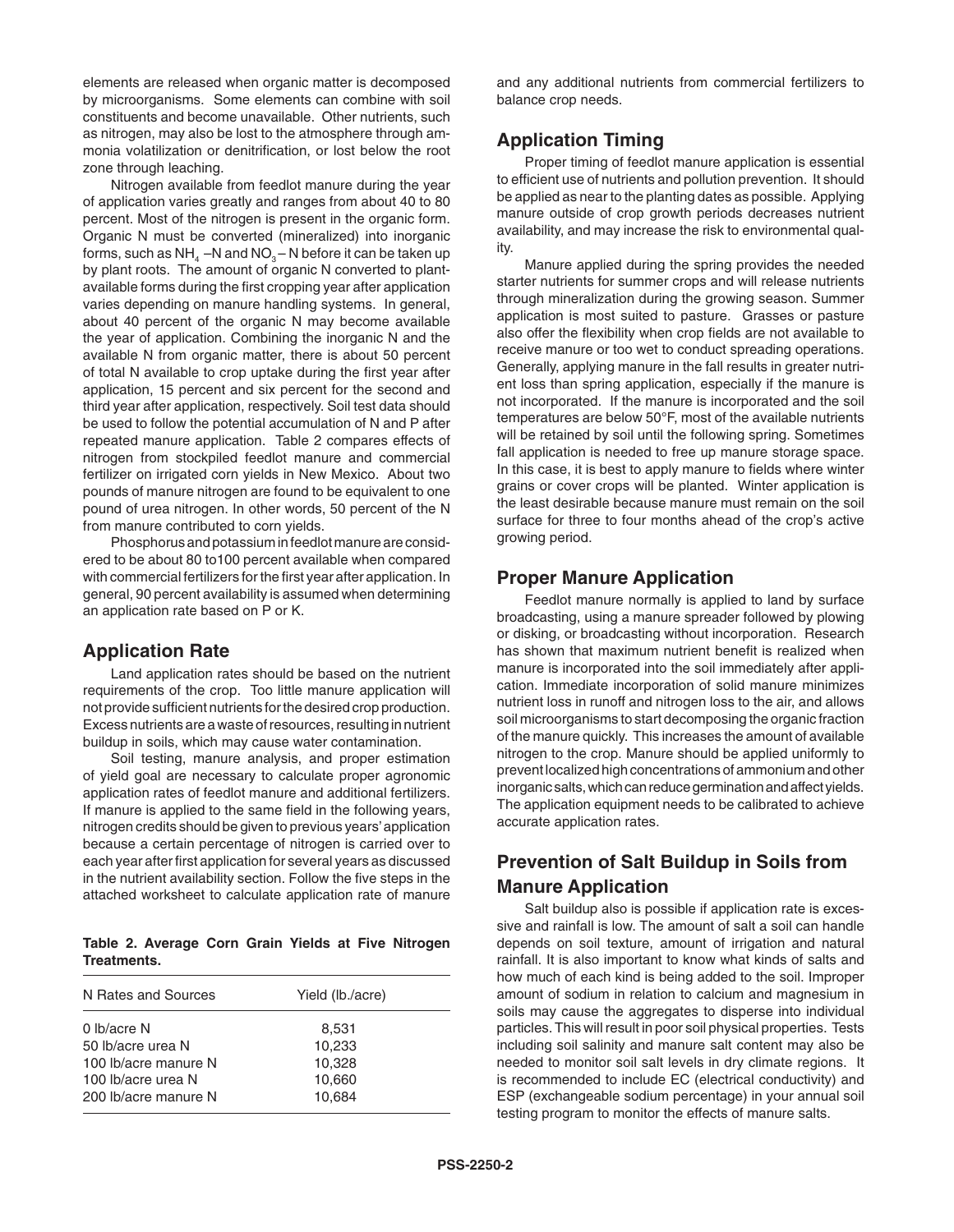# **Stockpiled Manure Application Rate Calculation Work Sheet**

|                         |                                                                                                              | Example:                                                                                                                                                                                                                       |     | Your numbers: |               |                                                                                               |
|-------------------------|--------------------------------------------------------------------------------------------------------------|--------------------------------------------------------------------------------------------------------------------------------------------------------------------------------------------------------------------------------|-----|---------------|---------------|-----------------------------------------------------------------------------------------------|
| 1a l                    | Nutrient needs of crop (lbs/acre)                                                                            | N                                                                                                                                                                                                                              | $=$ | 200           | N.<br>$=$     | <u> 1990 - Jan Jawa Barat, p</u>                                                              |
|                         | Recommendations based on soil test results and a                                                             | $P_2O_5$                                                                                                                                                                                                                       |     | $= 40$        |               |                                                                                               |
|                         | realistic yield goal                                                                                         | $K_5O$                                                                                                                                                                                                                         |     | $= 0$         |               |                                                                                               |
|                         |                                                                                                              |                                                                                                                                                                                                                                |     |               |               |                                                                                               |
| 1b                      | Nutrient carried over in last 2 years'                                                                       | N and the set of the set of the set of the set of the set of the set of the set of the set of the set of the set of the set of the set of the set of the set of the set of the set of the set of the set of the set of the set |     | $= 20$        | $N = \_$      |                                                                                               |
|                         | applications (lbs/acre)                                                                                      | $P_2O_5$                                                                                                                                                                                                                       |     | $= 0$         | $P_2O_5 =$    |                                                                                               |
|                         | 15% N from last year's application                                                                           | $K_0$ O                                                                                                                                                                                                                        |     | $= 0$         |               |                                                                                               |
|                         | 6% N from year before last year's application                                                                |                                                                                                                                                                                                                                |     |               |               |                                                                                               |
| 1c                      | Nutrient needs to meet with manure                                                                           | N and the set of the set of the set of the set of the set of the set of the set of the set of the set of the set of the set of the set of the set of the set of the set of the set of the set of the set of the set of the set |     | $= 180$       | $N = \square$ |                                                                                               |
|                         | Subtract line 1b from line 1a                                                                                | $P_2O_5$                                                                                                                                                                                                                       |     | $= 40$        |               |                                                                                               |
|                         |                                                                                                              | $K_5O$                                                                                                                                                                                                                         |     | $= 0$         |               |                                                                                               |
|                         |                                                                                                              |                                                                                                                                                                                                                                |     |               |               |                                                                                               |
| $\overline{\mathbf{2}}$ | Total nutrients available in manure (Ib/ton)                                                                 | N                                                                                                                                                                                                                              |     | $= 24$        | $N = \square$ |                                                                                               |
|                         | Based on manure analysis of representative                                                                   | $P_5O_5$                                                                                                                                                                                                                       |     | $= 21$        |               | $P_2O_5 =$                                                                                    |
|                         | sample collected close to time of application.                                                               | $K_5O$                                                                                                                                                                                                                         |     | $= 25$        |               |                                                                                               |
|                         |                                                                                                              |                                                                                                                                                                                                                                |     |               |               |                                                                                               |
| 3                       | Determine available nutrients (lb/ton)                                                                       | N                                                                                                                                                                                                                              |     | $= 12$        | $N = \square$ |                                                                                               |
|                         | Multiply the value in step 2a by availability, 50%                                                           | $P_2O_5$                                                                                                                                                                                                                       |     | $= 19$        |               |                                                                                               |
|                         | for N and 90% for P and K.                                                                                   | $K_5O$                                                                                                                                                                                                                         |     | $= 23$        |               |                                                                                               |
|                         |                                                                                                              |                                                                                                                                                                                                                                |     |               |               |                                                                                               |
| 4a                      | Calculate application rates to supply N, and                                                                 | N                                                                                                                                                                                                                              |     | $= 15$        | $N = \square$ |                                                                                               |
|                         | $P_2O_5$ needs (tons/acre)                                                                                   | $P_2O_5$                                                                                                                                                                                                                       |     | $= 2.1$       |               | $P_2O_6 =$                                                                                    |
|                         | Divide values form Step 1C by values from Step 3.                                                            |                                                                                                                                                                                                                                |     |               |               |                                                                                               |
|                         | Choose between N or $P_2O_5$ application rate (tons/acre)<br>Select highest rate in Step 4a to use manure as | $Rate =$                                                                                                                                                                                                                       |     | 2.1           | $Rate =$      |                                                                                               |
|                         | complete fertilizer. Select lowest rate to maximize<br>nutrient use from manure.                             | (based on P)                                                                                                                                                                                                                   |     |               |               |                                                                                               |
| 5a                      | Determine amount nutrients applied at chosen rate (Ibs/acre)                                                 | N.                                                                                                                                                                                                                             | $=$ | 25            | N.            | = <u>__________</u>                                                                           |
|                         | Multiply the rate chosen in step 4b by available                                                             | $P_2O_5$                                                                                                                                                                                                                       | $=$ | 40            |               | $P_2O_5 =$                                                                                    |
|                         | nutrients in Step 3.                                                                                         | $K_2O$                                                                                                                                                                                                                         | $=$ | 48            |               | $K_0Q =$                                                                                      |
|                         |                                                                                                              |                                                                                                                                                                                                                                |     |               |               |                                                                                               |
| 5b                      | Determine supplemental nutrients (Ibs/acre)                                                                  | N                                                                                                                                                                                                                              | $=$ | 155           | N.            | $= \underbrace{\qquad \qquad }_{\qquad \qquad }=\underbrace{\qquad \qquad }_{\qquad \qquad }$ |
|                         | Subtract the nutrients applied, Step 5a from nutrients                                                       | $P_5O_5$                                                                                                                                                                                                                       |     | $= 0$         |               |                                                                                               |
|                         | needed, Step 1c. If the difference is negative, enter 0.                                                     | $K_0O$                                                                                                                                                                                                                         |     | $= 0$         |               |                                                                                               |